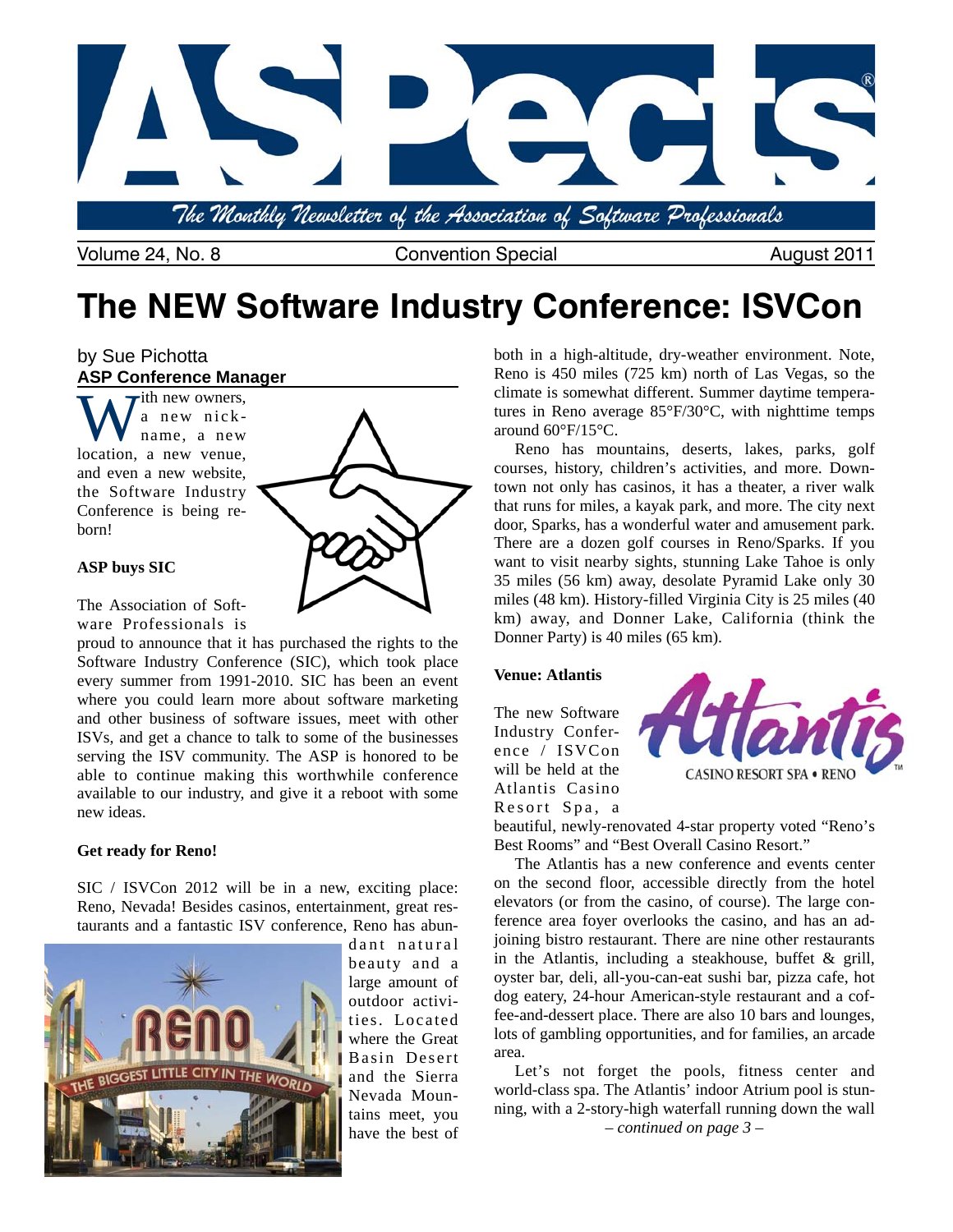# Pects

*ASPects* is published for advising members of group activities and sharing of information. All material is compiled without verification of accuracy or applicability to a specific task or computer system. Comments are the view of their author and no other person or organization. Advertisements do not constitute endorsements. *ASPects* is published monthly. Deadline for submissions is 15 days prior to the cover date. Address all editorial and advertising copy to:

> Jerry Stern, Editor P.O. Box 1735 Westminster MD 21158 aspects asp-software.org Phone (410) 871-2877

*ASPects* copyright © 2011 by the Association of Software Professionals<sup>™</sup>, All rights reserved. No part may be reproduced without permission of ASP. Feature articles are copyrighted by their authors.

### *Advertising Sizes*

**Full page** 1 issue \$120, 3 issues \$330 6 issues \$600

**Half page** 1 issue \$70, 3 issues \$200 6 issues \$360

**Quarter page** 1 issue \$40, 3 issues \$115 6 issues \$220

**Business card** 1 issue \$30, 3 issues \$80 6 issues \$155

**Email banner:** 1 issue \$30, 3 issues \$80 6 issues \$155

## **Trade Show Calendar**

#### **WordCamp**

WordPress Conferences, various cities: St. Louis, Missouri, August 6 San Francisco, California, Aug. 12-14 Los Angeles, CA, September 10 Salt Lake City, Utah, Sept. 10 Kobe, Japan, September 11 Cape Town, South Africa, Sept. 15 Albuquerque, New Mexico, Sept 16-18 Portland, Oregon, Sept 17-18 Lisboa, Portugal, September 24 Louisville, Kentucky, October 1 Sevilla, Spain, October 8-9 <http://central.wordcamp.org/schedule/>

#### **Game Developers Conf. Europe**

Cologne, Germany August 15-17, 2011 <http://www.gdceurope.com>

#### **Affiliate Summit East**

New York, New York August 21,-23, 2011 <http://www.affiliatesummit.com/>

**Build** (Microsoft, Windows 8) Anaheim, California September 12-13, 2011 <http://www.buildwindows.com>

#### **ISDEF 2011**

Moscow, Russia September 29 to October 2 <http://isdef.org/en/conference/>

#### **Casual Connect Kyiv**

Kyiv, Ukraine, October 20-22, 2011 <http://kyiv.casualconnect.org/>

### **Business of Software 2011**

Boston, Massachusetts October 24-26, 2011 <http://www.businessofsoftware.org/>

### **AnDevCon II** (Android)

San Francisco, California November 6-9, 2011 <http://www.andevcon.com>

### **European Software Conference**

London, England November 19-20, 2011 <http://www.euroconference.org/>





**The Association of Software Professionals**™ **is a not-for-profit corporation dedicated to furthering try-before-you-buy as a unique software marketing alternative to commercial distribution methods.** *Address association correspondence to:*

*Association of Software Professionals Rich Holler, Executive Director P.O. Box 1522 Martinsville IN 46151*

**Voice: (765) 349-4740 (9am to 4pm Indiana time) FAX: (815) 301-3756 email: execdir asp-software.org**

Address changes: Login at members.asp-software.org/ and click 'Change My Information'

### [www.asp-software.org](http://www.asp-software.org)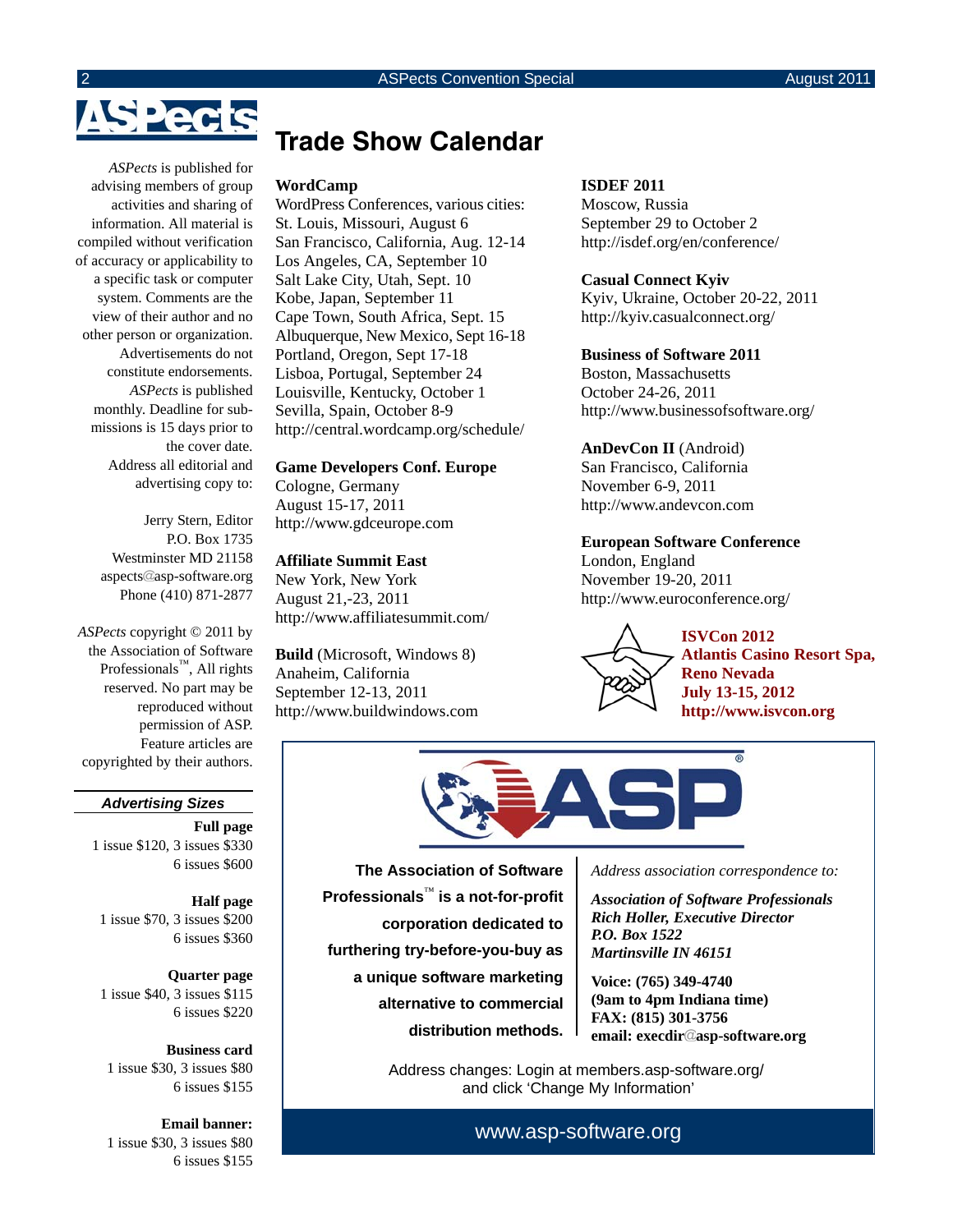## **The NEW Software Industry Conference: ISVCon**

### *– continued from front cover –*

behind it, and there is a nice outdoor pool, as well. The fitness center located near the Atrium pool is sizeable and has rows of new fitness equipment. The Atlantis' large, exquisite spa was rated Top 10 for "Best Casino Spa" and "Best Spa for Men" by SpaFinder.

Best of all, the Atlantis has given us fantastic room rates. Only \$69/night Sun-Thurs, and \$99/night Fri-Sat, with the \$10/nightly resort fee waived for SIC / ISVCon guests. The rooms include free wifi, 42" HD flat screen televisions, coffee makers, and easy access to the conference area. And the Atlantis has a free shuttle bus that runs continuously from the Reno/Tahoe airport to the hotel–and it's only a 10 minute ride.

#### **New Owner, New Domain**

While the Software Industry Conference is a venerable lady in terms of tech age, she has a problem with her URL. The domain "sic.org" has been the conference home, however, the related "sic.com" domain is owned by someone else. Also, there have been concerns about the sic=sick acronym. While the acronym may or may not be an issue, not owning the related dot-com domain is definitely a problem. Also, "Software Industry Conference" is a bit vague and requires explanation, which makes it harder to remember and sell.

### **ISVCon**

The name "ISVCon" is descriptive and obvious to those in our industry, and the domains isvcon.com and isvcon.org were available. So we are co-branding the website and conference with both names, and all the domains (sic.org, isvcon.org & isvcon.com) will go to one place.

We also have the Twitter username, "@ISVCon".

### **New Conference**

SIC/ISVCon 2012 has more than just a new name, it has other new things, too. We are keeping the best of SIC and updating it with new ideas. We have some exciting new plans for a first rate-program, as well. For instance, we're adding an optional extra day (Monday!) with an interesting new format. We've even started lining up some new, dynamic and interesting speakers for the conference (see isvcon.org for the latest info).

Reno is only a 4 hour drive from California's Silicon Valley, the driving source behind much of the progress and innovation in the tech industry. We hope to recruit many new faces from there, both as attendees and exciting speakers.

While some of the new things for SIC/ISVCon have



been decided, others still need to be worked out. Would you like to help with that? Or would you like to get more information about the conference? Or perhaps you would like to hear about upcoming discounts on conference registration? Then please visit the...

#### **New Website, Sign up for Info & Discounts**

There is a new website at isvcon.org (isvcon.com works, too). Sign-up for discounts and more information, so you can learn what's going on as new things are added and new ideas are worked out, and so you can get information on how to save money on conference registration, too. We are also looking for volunteers to help plan some of the conference details (you can sign up for that as well). Please visit isvcon.org and let us know you are interested in this exciting new conference!

*Sue Pichotta is the ASP's Conference Manager. When not working on the upcoming conference, she is developing new products for her business, Alta Web Works. You can contact Sue at manager isvcon.org*

## **ASP News**

### by Dennis Reinhardt **President, ASP**

on Waterfield has agreed to<br>resign as ASP Webmaster and<br>resign as ASP director to asserve as ASP Webmaster and resign as ASP director to assume this position. This is a contracted position with 1 year initial term, \$200/month retainer, and provision for early termination.

Don has served the ASP with distinction in the past as Technical Webmaster transitioning to our current site and has superior understanding of



Don Waterfield

our site. I am especially pleased to have him assume this responsibility.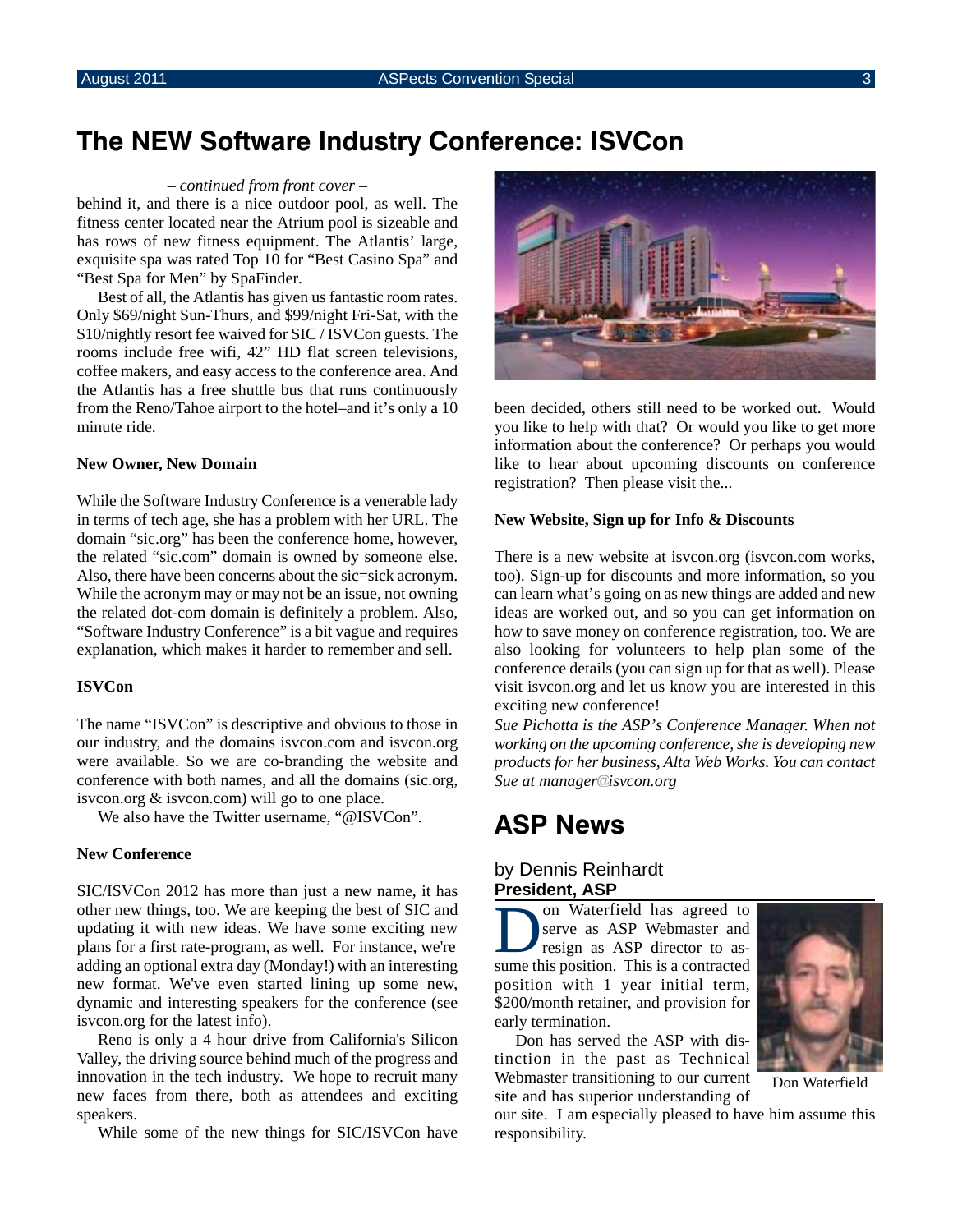## **PAD Futures**

### by Joel Diamond **PAD Chair, ASP**

**A** n entire software indus-<br>try flourishes now that<br>the ASB apperification of BAD try flourishes now that the ASP specification of PAD. The Portable Application Distribution changed the way the software authors and distribution sites publish product information. Before PAD, authors provided descriptions to web



sites one-by-one, dealing with unique description requirements and agreements for each distribution opportunity. But software has radically changed, the methods of distribution have changed, and the needs of sites who have built their business on the PAD platform have changed.

I will use my recent appointment as PAD Chair to assist the ASP in strategically leading the efforts to update, enhance, and expand the current PAD platform, which consists of the PAD Specification, PADGen, PADKit and the PAD Repository, while benefitting the ASP and our industry.

It is my intention to utilize my nearly twenty-plus years of background at WUGNET, involving software distribution, promotion, and marketing, all while as a committed active member of the ASP, to actively contribute to the success of the PAD platform and the ASP. At the same time, we can also add benefits for the entire software community, including both content and service providers, who gain from an improved PAD platform from the ASP.

There are some obvious and not so obvious needs for the PAD Specification to be improved, changed, and enhanced. Some of our proposed goals for the PAD specification, that we've identified through active discussions with both ASP member publishers and non-members, include the immediate implementation of critically-needed and requested new fields supporting social network links that many publishers





have for their products. For example, the PAD spec should include the links for the product's Facebook Fan Page, the vendor's Facebook home page, the product's Twitter page, and the company's Twitter handle. The PAD platform should also support the inclusion of product video content, including either embedded or direct YouTube videos.

I believe that the ASP needs to immediately address the dark side of the PAD platform, some very well-known problems, and some not so-known abuse. Spam, Fraud, Copyright infringement, trademark infringement, and so on, need immediate actions and changes in the PAD specification. I personally believe, after confirmation from publishers, affiliates (sites) and software e-commerce providers, that millions of dollars of their revenues are directly impacted by third parties who actively or directly exploit the PAD standard. There is a moral obligation on the part of the ASP and its members to address these problems, while at the same time maintaining the value of PAD to our industry and to the ASP.

We also want to bring a new vision to the PAD platform, to ensure that it truly reflects and mirrors the active changes that the ASP has been undergoing for the past year, from shareware professionals to software professionals. I believe there is great and urgent need for the PAD platform to include mobile software, web-based software (and services) and finally, digitally delivered software ("ESD" or applications delivered directly into a device). This addresses an urgent need to help ASP publisher members who sell digital packaged software outside of the traditional "download" software model. With over 1,000 sites basing their catalogs on PAD submissions from software publishers, practically all would love to see publishers submitting PAD files of their software created for additional platforms.

Besides these initiatives that cover PAD Specification, there will be many exciting plans for both change and relevance of the other parts of the PAD platform, including the current PAD Repository, PADGen and PADKit. Please stay active on the ASP Newsgroups' PAD Spec board (asp.committee.pad\_specs) as we will be posting upcoming news on each.

*Joel Diamond is Co-Founder/VP Bus Development of WUGNET Publications Inc, a Lifetime Member of the ASP, and recipient of the Software Industry Awards Foundation Hall of Fame '98.*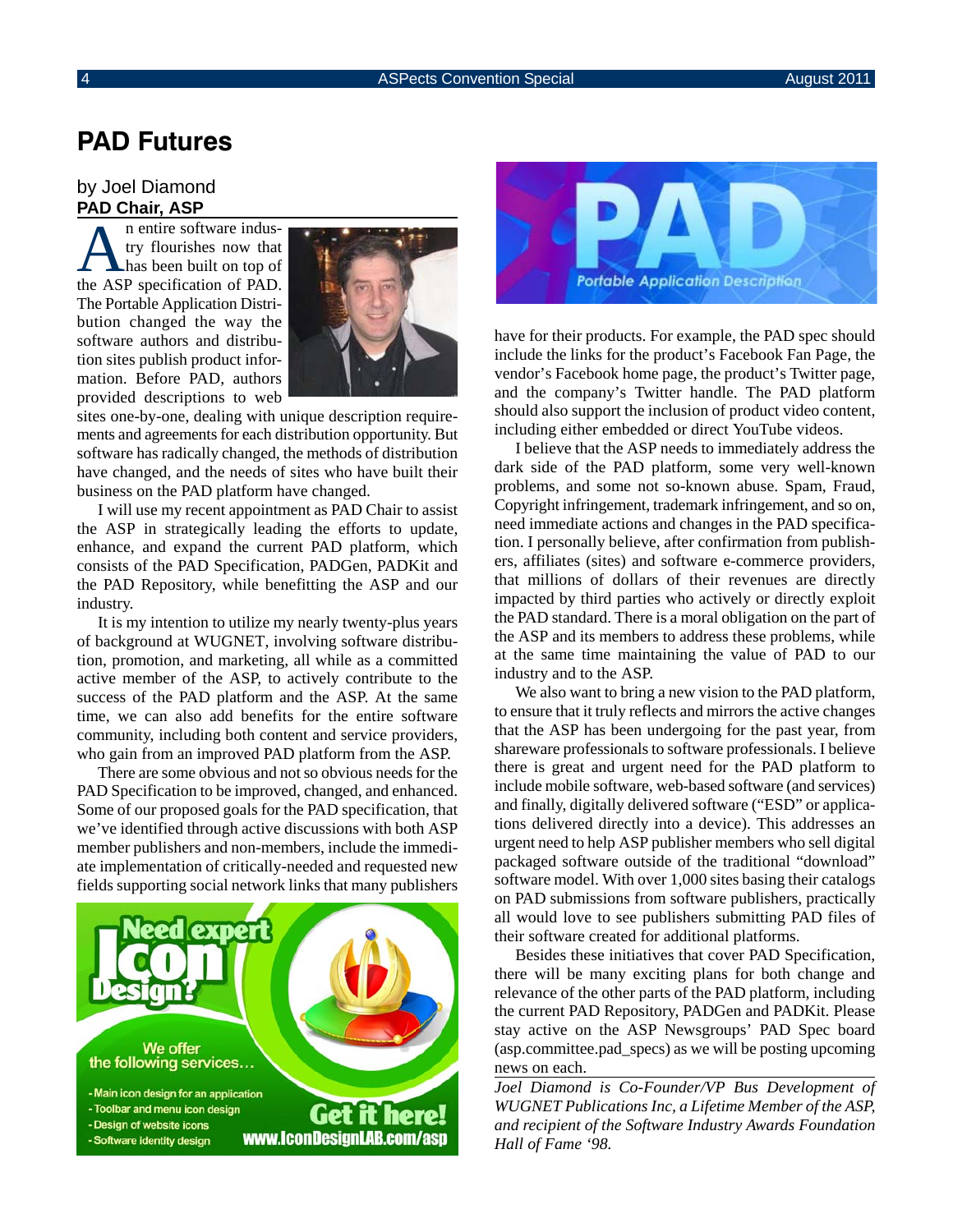## **Beyond this Point, There be Technobabble or: How to Write for Today's PC Users**

### by Jerry Stern **PC Tech, [www.pc410.com](http://www.pc410.com)**

**Many years ago, a friend was grumbling about the**<br>things we did to configure our computers. It was<br>things with tungs of files that were nower than what the things we did to configure our computers. It was things with types of files that were newer than what the operating system knew about–this was in 1981, by the way, and the computers were not IBM compatible. Nothing has changed.

What he wanted, he explained, was a computer that was a true black box. In scientific methodology, a black box is basically a sealed object that does something to input and creates output. If it's a flashlight, it eats batteries and produces light; we don't care how. If it's an electronic widget, it takes signals in and puts other signals out; it's all

very mysterious. If you put in sliced bread, and toast comes out, it's a toaster. He didn't want to understand that if you send an electrical current through a very thin Nichrome wire, you get increased resistance to power flow and some of the current is converted to heat; he was hungry, and wanted toast. Never, never explain it. Beyond this point, there is only technobabble.



So his ideal computer would be a black box. We wouldn't open it and tinker with the cards and chips, and deliberately install fans of the wrong voltage so they'd run quiet. (Yeah, it was 1981.) We wouldn't go into CompuServe and search for software. We wouldn't go looking for all kinds of converter software so that we could move data files from the program that could read it to the program that we wanted to read it. None of that stuff. Just put in files, and do productive stuff.

Now, it's 30 years later, and there are two basic ways to look at what's changed. We, the software industry and hardware gurus of the computing industry, see that nothing has changed except for pushing complexity down to an ever-larger group of computer users. We still spend time abusing, patching, downloading, converting, and tweaking, and not actually creating stuff with our computers. Our typical software users, on the other hand, have black boxes now. Or they use them that way, which we should be helping with, but generally don't.

Yes, the boxes are black, just as in the traditions of scientific endeavors. What goes on inside of them is a total mystery. And they put in random clicks on anything and everything that appears on their screens, and they get output

that has no apparent relationship with what they clicked. They see some messages that aren't in English, must be some sort of polyglot stuff with lots of clicks in it, and mostly 3-letter words in all CAPs, and they know what that means–click on the "Go Away" button–that's the big one. The message had stuff in it, but nothing memorable.

This is apparently perfectly logical to many computer users. They click something that says "Click here to install (something something, technobabble mystical-acronym)", and hocus-pocus, up comes a magical new program that announces that it is dumb-loading and installing something for you that will fix the 521 new (something) holes, or was it detected bacteria, that it found in your monitor. Right, a new computer consists of a glass thing with pictures on it–that's the CPU, or "Color Picture Unit", and the box on the floor–that's the big thing on the floor that the cat sleeps next to, because it blows warm air on her back. Sometimes it's called that "thing I can mess up if I touch the wires."

Now inside these boxes, there's apparently something that stores smoke, something that makes a whizzing noise, and the clicky-clicky thing. These are all extremely dangerous items on their own, but if you leave them alone, nothing scary will happen. No, really. The best way to handle those things is to not get near them.

So, software developers, there you have the typical home user of computers, and quite a lot of business users, too. If you're writing software for a non-expert, there are a few things you have to keep in mind when you put messages on a screen, in the help file, or on a web page:

### **Don't use TLA's**

TLA means Three-Letter-Acronyms, but avoid acronyms of all lengths. Abbreviations in general should be removed from your messages. KISS applies. That's an acronym for "Keep It Simple, Stupid" and don't use that one, either.

Acronyms require previous knowledge in a specialized field, so don't assume your customers understand any acronyms. After all, do you really want to explain that a picture program can work with a "TWAIN" device? Call it "scanner software" instead; no one will take your software seriously after you explain that it really is "Technology Without An Interesting Name."

### **Don't be FBC**

Resist the temptation to keep your messages Fully-Buzzword Compliant. Putting in this year's buzzwords is cool, it's hip, or whatever this year's word for groovy is, and sometimes those words prove that your software can work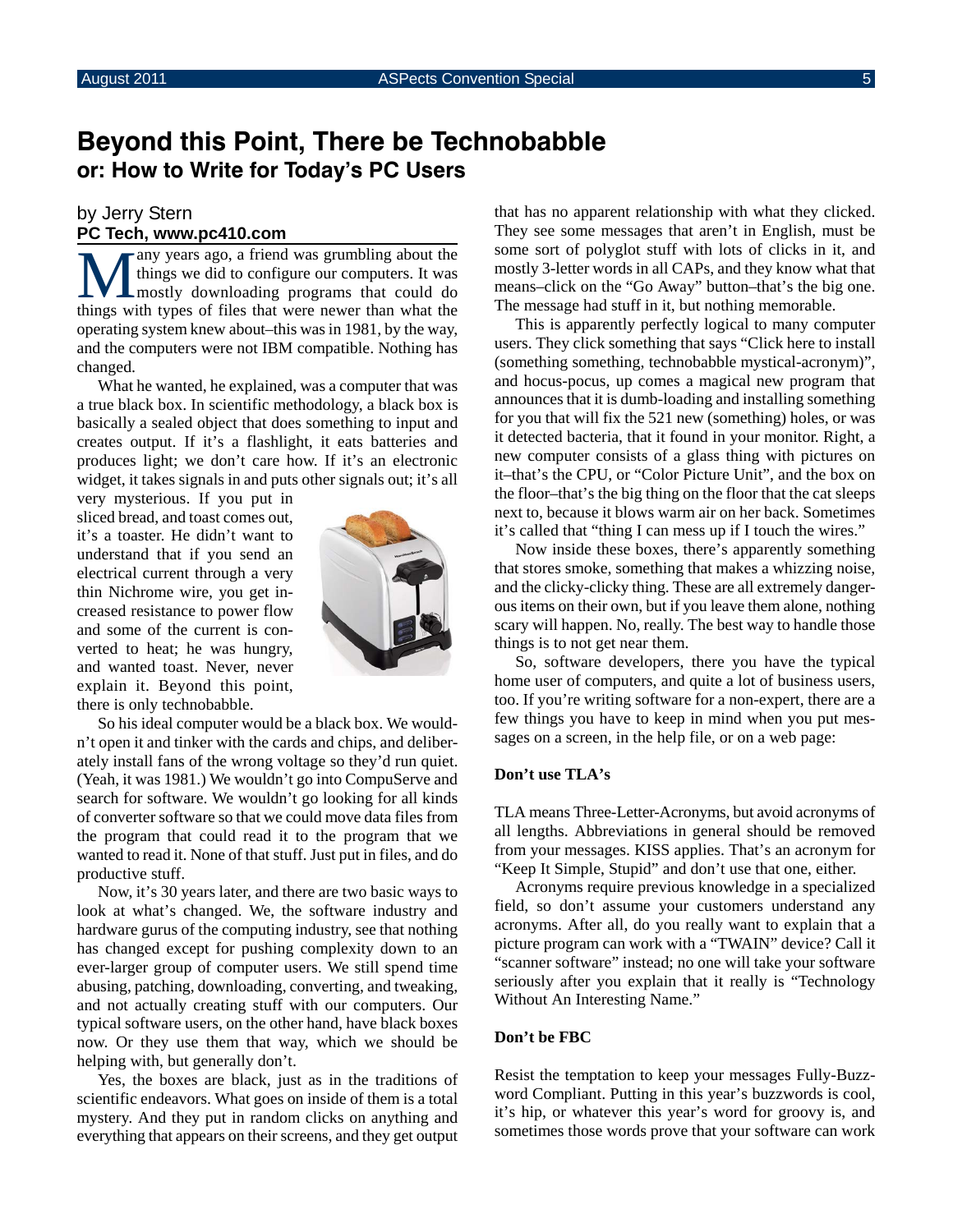with the newest gadgets. And they date it as obsolete twelve months later. Save it for your keywords list and features specifications, and leave it off the screen and out of the "Getting Started" section of the help file.

Buzzwords, like acronyms, require prior knowledge in a specialized field. Yours, not theirs. Leave it out.

### **Don't Write in Passive Voice**

You can write in the first-person style, as in "I wrote this." Or use the third person, like "Spot runs fast." And the second person style would be "Next, you should click on the OK button." And finally, there's the omnipotent mystery person, who doesn't exist. Writing teachers like to call that Passive Voice, where the subject of the sentence is unknown, and the action is described, but not assigned to anyone. They don't like that–it's the difference between "Teachers don't like Passive Voice." and "Passive Voice is frowned upon." Always write in the Active Voice, they say. Well, why? Because when the sentence has no actor, and no one is doing the stuff in the sentence, you can't picture it. If you can't picture it, it's harder to remember the steps you're supposed follow in the instructions.

So how do you write in Active Voice, automatically? Use the second-person style for instructions. Tell the reader that "Next, you will select what color to use for your onscreen design." That's much clearer than reading the passive form: "Next, the color will be selected" and easier to maintain over a long explanation of steps.

#### **Don't Ask Questions**

Software has to work on the first try or most computer users lose interest. Some will download something else. Others will ask that smart kid who shoveled the walk last Winter to fix their computer because you messed it up. So don't ask any question that can be avoided.

For example, your software works with email. During the install, don't ask which email software your user wants to work with. Just look in the system to see what's installed as the standard mail reader, and configure for that choice. Yes, there can be an 'advanced install' button for the techies. For everything else, if there is any way to avoid a question, then don't ask.

#### **Don't Pop Errors**

Again, if you put a message on-screen, it will cause pain in some users, and the snow-shovel kid only knows how to configure Warcraft and iTunes, so if he's shown an error, he's going to show his nice neighbor who bakes cookies how to search for desert recipes. So there should never be an avoidable error message.

For example, your program works with graphics. The

user clicks on Open, File, and clicks a file format that is normally not opened, but imported into the program. Software for a techie can pop an error, suggesting that the sequence should be File, New, and then File, Import. That's not for a mass audience–instead, just switch to Import silently, and do what has to be done.

In other words, if you can make your software understand the most-likely user errors, and auto-correct for them, your customers will be happy that what they wanted happened, and you won't have another tech-support answer to write. So auto-fix all random input–your goal is for the program to run properly even if the customer left the computer, after putting a small Capuchin Monkey, or maybe an attentive cat, onto her office chair, and saying "Now don't touch my keyboard, sweetie!"

### **Not All Software is for Dummies**

Right about now, I'm hearing, "My customers aren't dummies." Yes, I hear that because the most-important skill in writing articles, or in writing software instructions, is to internally picture your audience in your mind as you write. Anticipate objections to what you're writing, and picture a skill level. Don't try to write a program without understanding the audience you're going to sell to–the result is a mixture of styles, and confusing.

For a mass-market program, try picturing your customers as experts on a topic that doesn't have anything to do with your software. OK, they're rocket scientists trying to learn a music program. Accountants trying to use a drawing program. Lawyers trying to create web pages. Cookie bakers trying to send email. And write your instructions as if they're sitting at the computer listening as you explain how to make your software pop out what they really asked for: toast.

And no, they aren't dummies. They do, however, own a few books in the "For Dummies" series by Wiley Publishing ( [www.dummies.com \).](http://www.dummies.com) The publisher knows something–write for easy reading, write without assuming background knowledge, write as if every reader is completely new to the book topic, and you'll sell stuff. It's a pretty good



model to follow–there are over 1,800 books in the series. So far.

*Jerry Stern is the editor of ASPects, the ASP's Coordinator of Anti-Spyware Operations, does malware cleanups and hardware repair work for 'dummies' [at PC410.com a](http://www.pc410.com)nd is online at [www.sciencetranslations.com.](http://www.sciencetranslations.com)*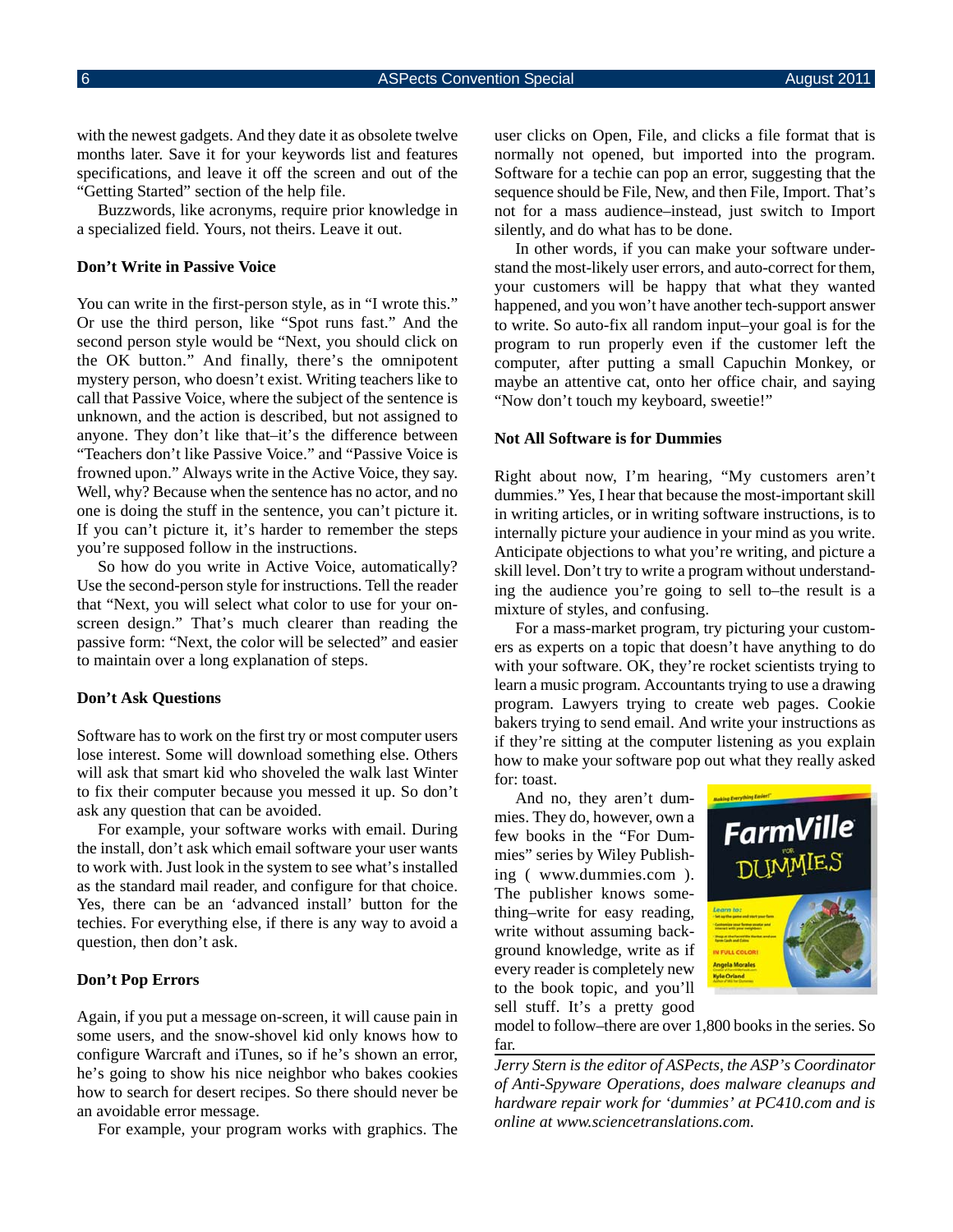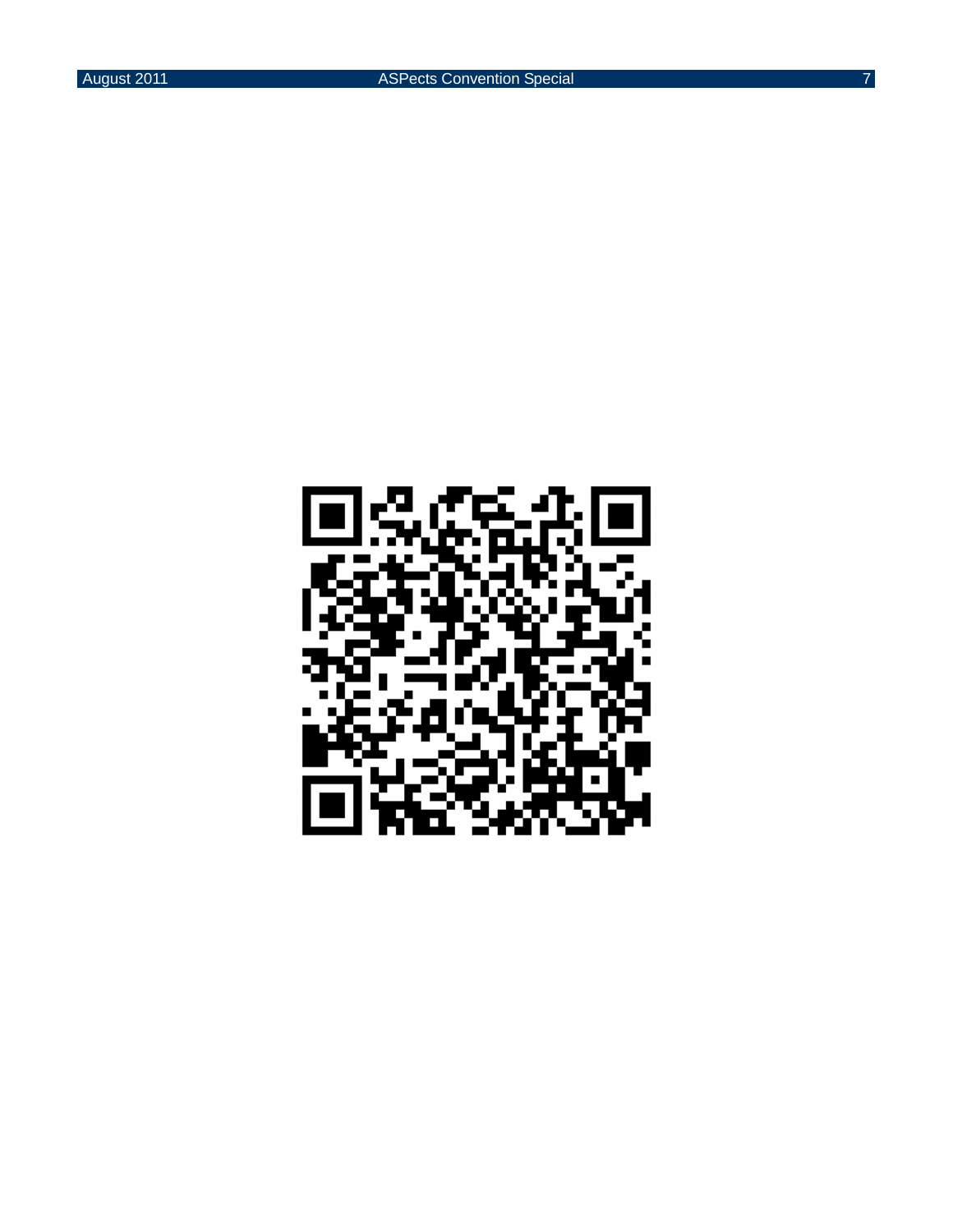## **Optimizing Your Purchase Page (Basics)**

by Jiri Novotny **[Dextronet.com](http://www.dextronet.com)**

> Your mISV website has three main goals: 1. Attract visitors.

2. Get them to download your software.

3. Get them to purchase your software.

All these steps are vital; however, I would argue that the purchasing page is the most important part of your website:

• If it doesn't work at all, your income will be zero.

• If it's broken or doesn't work as expected, the losses will be huge.

• And even if it indeed works flawlessly, but it is not optimal, you will be possibly losing money every single day, which can amount to very significant sum over the time.

Just boosting your sales by a few percent can make a huge monetary impact over the year. And optimizing your purchase page can lead to a very significant sales growth, possibly in tens of percent.

Your purchase page is definitely worth your time and attention - the payoff can be enormous, relative to the time and energy invested.

So, what are the elements crucial to purchase pages that helps your business close as many sales as possible? The three main concepts are: Trust, security, simplicity.

#### **Trust**

First and foremost, your purchase page should look trustworthy, and shine credibility and trust. Scary stories of internet scams are endlessly recycled in popular media and many people are very wary of purchasing anything over the internet. Especially the older and less tech-savvy audience needs multiple reassurances that you won't steal their pants off them.

Your potential customers need to know that you are a real person, and not a Nigerian scammer.

To accomplish this, you should list either your full mailing address, or the address of your ecommerce provider (or both).

If you are based in a small country, the address of your ecommerce partner will probably be preferable. For example, USA address looks better than Czech address, therefore, we display the mailing address of our ecommerce provider, since they are based in USA.

If possible, list a telephone number. Either yours, or a number of your ecommerce provider for placing orders. Virtually no one will call that number, but by displaying it, you look much more credible.

Another thing you can include is a couple of testimonials from your satisfied customers. Keep them short and sweet.

### **Seamless Integration**

All steps of the purchase process should look like a part of your website. Different styles at various steps of the purchase process can harm sales.

#### **Security**

Your page should convey security as much as possible, by various means.

I'm going to describe what we personally do at [www.dextronet.com to](http://www.dextronet.com) attain this goal. While reading the following list, you might think that we are going overboard, but we are definitely not. When you look at our purchase page it will seem "normal", yet, the sense of security can be strongly felt by visitors.

Use the word "Secure" prominently on your purchase page.

Consider our purchase page for Swift To-Do List: <http://www.dextronet.com/buy/swift-to-do-list>

• The heading reads "Secure Software Store".

• We've also included the words "Secure Software Store" at the end of the page title.

• The "Proceed To Checkout" button includes a small icon of a lock, which communicates security

• The sidebar includes a "Secure order" paragraph, which displays a larger lock icon along with description of how the purchase process is secured (128-bit SSL encryption).

• The "What's Included" list includes "Encrypted and secure order" as the last bullet. Sure, secure purchasing should be the standard, and not something to list in such a list, but it always helps to reassure your potential customers.

| <b>Buy Different Software</b>                                                                                                                                                                                        | « Go Back                                        |                                                                                                        |                                           |                     |                                                                                                 |
|----------------------------------------------------------------------------------------------------------------------------------------------------------------------------------------------------------------------|--------------------------------------------------|--------------------------------------------------------------------------------------------------------|-------------------------------------------|---------------------|-------------------------------------------------------------------------------------------------|
|                                                                                                                                                                                                                      | <b>Secure Software Store</b>                     |                                                                                                        |                                           |                     |                                                                                                 |
| Make Your Selection                                                                                                                                                                                                  | Secure Payment 2                                 | Your License Code                                                                                      |                                           |                     |                                                                                                 |
|                                                                                                                                                                                                                      |                                                  | <sup>1</sup> Please select the number of licenses and click "Proceed To Checkout" below.               |                                           |                     |                                                                                                 |
|                                                                                                                                                                                                                      |                                                  |                                                                                                        | Licenses                                  | Price (USD)         |                                                                                                 |
|                                                                                                                                                                                                                      | Number one to-do list software (see more)        | <b>Swift To-Do List 7 Professional</b><br>(4) What's the difference between Standard and Professional? | $1 - 2$                                   | \$114.95<br>\$89.95 |                                                                                                 |
|                                                                                                                                                                                                                      | <b>Swift To-Do List 7 Standard</b>               |                                                                                                        | $\overline{a}$<br>0                       | \$44.95             | Unconditional 90-day<br>money back guarantee                                                    |
| Swift To-Do List 7 Professional 1-user-3-PC Pack<br>For example, run at home - work - laptop and save 50%!<br>Swift To-Do List 7 Standard 1-user-3-PC Pack<br>For example, run at home + work + laptop and save 50%! |                                                  |                                                                                                        | $\theta$<br>$\frac{1}{2}$                 | \$134.95            | Instant email delivery                                                                          |
|                                                                                                                                                                                                                      |                                                  |                                                                                                        | $\bf{0}$<br>$\left  \cdot \right $        | \$67.95             |                                                                                                 |
|                                                                                                                                                                                                                      | We Add 51 to my order as a donation to VAVIF (?) |                                                                                                        | <b>PROCEED TO CHECKOUT »</b>              |                     | Get extra discount<br>Buy 2+ licenses of the same<br>product and get 20%» volume<br>discount!   |
|                                                                                                                                                                                                                      |                                                  |                                                                                                        |                                           |                     | Secure order                                                                                    |
| <b>Volume Discounts</b><br>Discounts apply for total price.                                                                                                                                                          |                                                  |                                                                                                        | What's Included<br>Free technical support |                     |                                                                                                 |
| 2-9 licenses                                                                                                                                                                                                         | 20% off                                          | Free minor updates                                                                                     |                                           |                     | All orders are secured with<br>strong 128-bit SSL encryption.<br>Your information is absolutely |
| 10-19 licenses                                                                                                                                                                                                       | $25%$ off                                        | SO-Day Money back guarantee<br>Instant delivery                                                        |                                           |                     |                                                                                                 |
| 20-39 licenses                                                                                                                                                                                                       | $305$ off                                        |                                                                                                        |                                           |                     | safe. Orders are processed via.<br>our BMT Micro, Inc.                                          |
| From 40 licenses                                                                                                                                                                                                     | 35% off                                          | Finanypted and secure order                                                                            |                                           |                     | ecommerce partner based in<br>North Carolina, USA.                                              |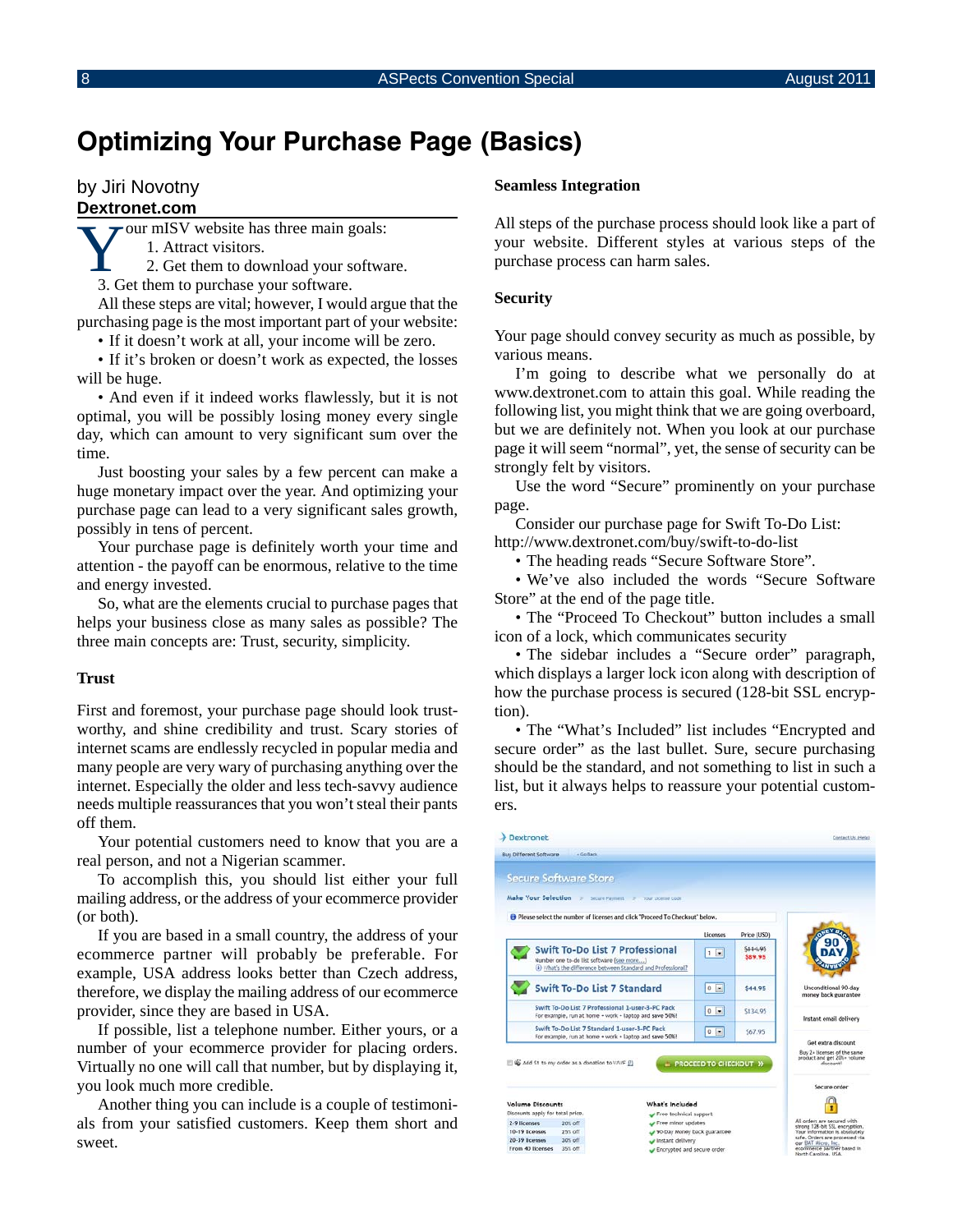• Our purchase page clearly displays the three steps of the purchase process. The steps are: Make Your Selection >> Secure Payment >> Your License Code. Again, the second step is called "Secure Payment", and not just "Payment".

Now, when you click the "Proceed to checkout" button, the actual order form once again conveys security in multiple ways. The heading still reads "Secure Software Store", etc., but since this page is now really secure (https://), additional elements can be added.

The word "Secure" is now included directly in the URL, as the URL starts with [https://secure.bmtmicro.com/...](https://secure.bmtmicro.com/)

There are also three security badges.

• Thawte badge "Secure Site. Click to verify" is shown, since our payment processor is BMT Micro with a certificate issued by Thawte.

• Security Metrics badge is added as well–it reads "Identity Theft Protected. Security Metrics." When you click it, a popup window with certification and reassurance will be shown.

• The third badge is also by Security Metrics–it reads "Credit Card SAFE." Clicking this badge does exactly the same thing as clicking the previous one, so it might seem redundant, but this "redundant" badge helps our goal to make the page look as secure as possible. It has a different design than the previous badge.

The word "secure" is also used in the submit button. The submit button has text "PLACE SECURE ORDER", and also incorporates a small lock icon.

Additionally, the form field "Card number" has a small lock icon and text "Secure" attached to it.

### **Ease of Use and Simplicity**

The order form should be ridiculously easy to use.

Remove as many hoops as possible.

Remove all unnecessary fields. Do you really need the customer's telephone? If not, get rid of that field.

## **3 Easy Ways to Use Twitter**

### by Gianfranco Berardi **Charter Executive, ASP SIG Games**

You've joined the party! You've heard that Twitter is a free and easy way to promote your business, and so you've signed up for a Twitter account to promote your business, added a profile picture and a bio, and followed a number of interesting people. You even have people following you back. Now what?

Of course, you only have so much time in a day. Like any communications medium, Twitter could easily become a waste of time if you're not careful. What follows are three easy ways to use Twitter to improve your business, increase

Feel free to use the GUI concept of progressive disclosure. For example, if you require extra information when the purchase is for a company, hide the extra fields necessary for company purchases until the user expresses the fact that the purchase is for a company.

Avoid tiny fonts.

Avoid difficult or overly-technical language. Think fourth-grade level. The only exception being when talking about how secure the page is–it's okay if that sounds technical and impressive.

### **Multiple Payment Methods**

It is a good idea to enable as many payment methods as possible, provided they don't confuse your customers or complicate your order form. Check with your e-commerce provider what payment methods they support, and make sure they are offered in your order form. Some of them might be hidden by default.

Additionally, you can list all the supported payment methods on your website, probably in your Frequently-Asked Questions list.

### **Summary**

There is much more to be optimized and done. I'm just scratching the surface here. However, by mastering these basic concepts (trust, security, simplicity), you can reap huge benefits with relatively small effort. If your order page could use some improvements, these things represent low-hanging fruit.

Next time, I will cover some advanced optimizations.

*Jiri Novotny is also the founder of [www.dextronet.com an](http://www.dextronet.com)d author of Swift To-Do List, the number one task and notes organizer for Windows. If you need an improved list view component for .NET, then also check out Jiri's Better ListView at [www.componentowl.com/better-listview](http://www.componentowl.com/better-listview)*

your networking opportunities, and interact with your customers.

### **Interact with Other Users**

You can tweet and receive tweets from anywhere in the world, and it is possible to tap into a wealth of information. Make use of it! Ask people to tell you what they think of your latest prototype. Ask them to help you with a technical problem you've been having. Ask for links to good articles on marketing to mobile users. Just ask good questions!

Twitter can be great for quickly growing your network, but just like in real life, you can't be passive and expect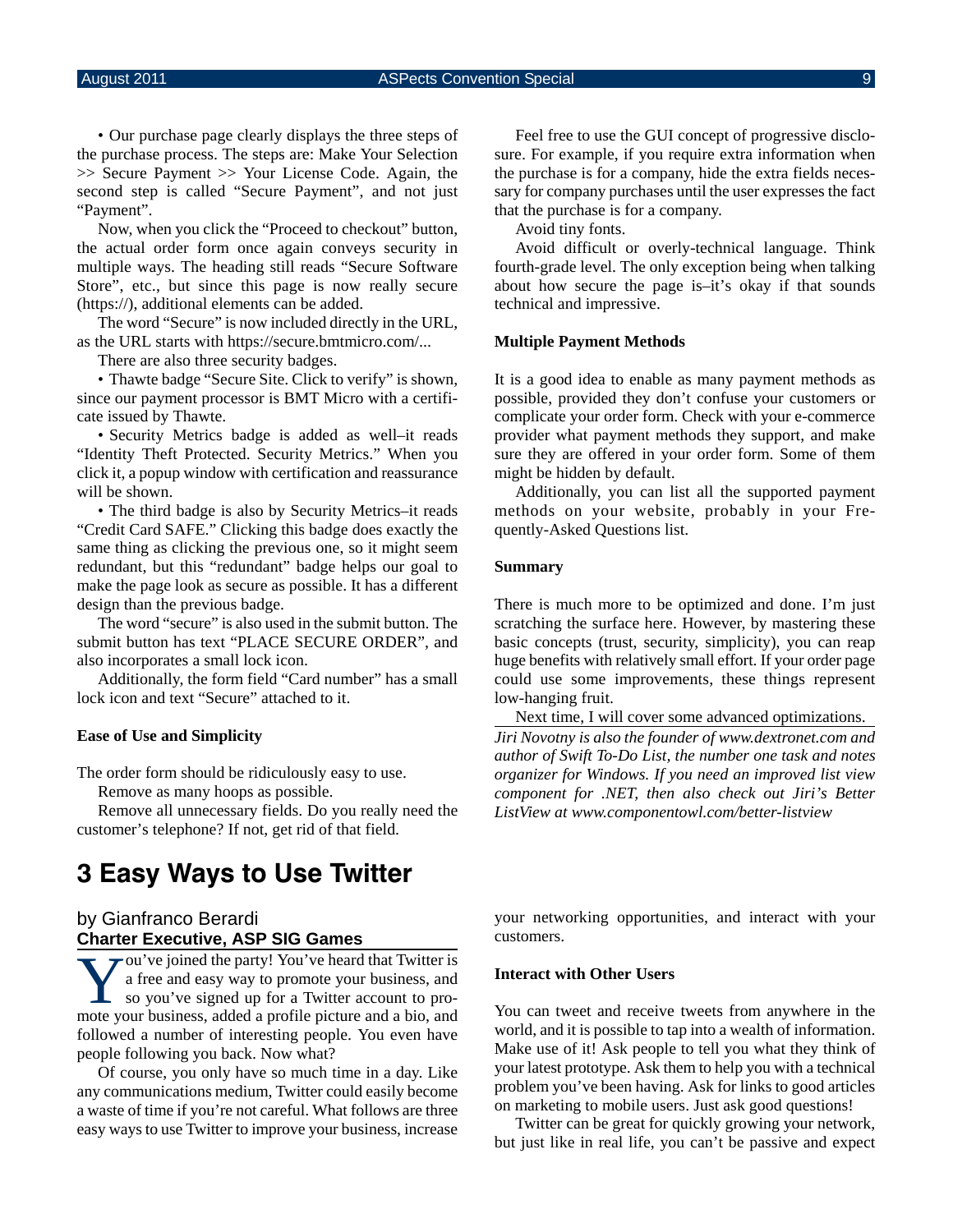$............$ Beach

people to come to you. If someone helps you out, remember to thank him or her. If other people are asking questions you know the answer to, feel free to give it. Share links you think your customers or colleagues will find useful or interesting. Live tweet your presence at a conference. You'll gain followers and trust, and as you do, you'll be seen as a leader in your field.

You can also search for your company or product name to see if people are tweeting about it, which can help you keep track of your branding efforts. When I search for my company's name, I can see someone tweeted a link to an article I wrote on indie game developers making big games, which helps me see that my article made an impression on someone enough for them to share it with their followers. *(see below)* You can even save the search query and get access to it quicker by looking at your Searches tab on the home page of Twitter.

Feel free to follow the people tweeting about you. If they're prospects or customers, they see you're a real person and might enjoy having a chance to connect with you. If they were complaining about you or your company, here's your chance to fix things by taking a personal interest in the problem. Major companies have successfully used Twitter as a customer service channel, and users enjoy the responsiveness.

#### **Automate Your Social Media Presence**

Between Twitter, Facebook, YouTube, Google +, MySpace, Hi5, or any number of social networks, you have to worry about providing a lot of content if you want to engage your followers consistently. While you should endeavor to provide unique content for each network, you can automate some of your Twitter usage to make it easier to share between them.

You can update your Facebook status from Twitter, and you can tweet whenever you post a new blog entry or upload a new video to YouTube. There are apps such as TweetDeck and HootSuite which make it easy to update



|   | <b>Edit Feed</b>                                             |                                                                                                                                       |                  |
|---|--------------------------------------------------------------|---------------------------------------------------------------------------------------------------------------------------------------|------------------|
|   | Step 1: Create Feed                                          | Step 2: Configure Publishing Services                                                                                                 | Step 3: Done     |
|   | Step 1: Name Feed & Add Source URL                           |                                                                                                                                       |                  |
|   | Feed Name                                                    |                                                                                                                                       |                  |
|   | Blog URL or RSS Feed URL (help)                              |                                                                                                                                       |                  |
|   | http://gbgames.com/blog/?feed=rss2                           |                                                                                                                                       | test ras tood    |
| ø |                                                              |                                                                                                                                       |                  |
|   | Activo                                                       |                                                                                                                                       |                  |
|   |                                                              |                                                                                                                                       |                  |
|   |                                                              |                                                                                                                                       |                  |
|   |                                                              |                                                                                                                                       |                  |
|   | Advanced Settings                                            |                                                                                                                                       |                  |
|   | <b>Update Frequency</b><br>Every hour<br>Check for new posts | ۰<br>And post up to<br>5C<br>new update(s) at a time.                                                                                 |                  |
|   | <b>Post Content</b>                                          | <b>SB</b> Post Link                                                                                                                   |                  |
|   | title only<br>$\frac{1}{2}$<br>Include                       | bit.ly 0<br>Shorten link through                                                                                                      | b bitly settings |
|   |                                                              | NEW: Use your own short domain for free at bitly.comf                                                                                 |                  |
|   | Facebook options:                                            |                                                                                                                                       |                  |
|   |                                                              | If "title & description" is selected above, we post a wall post with an automatic thumbnall. If "title only" or "description only" is |                  |
|   | can un check the checkbox below.                             | selected, we post a status update with no images. If you want to post a full wall post, but without the automatic thumbnail, you      |                  |
|   | 60 Include automatic thumbrishs in Facebook wall posts.      |                                                                                                                                       |                  |

multiple social networks at once, and some even provide statistics to let you see how your followers are interacting with you.

I'm a fan of Twitterfeed.com. When I publish a new blog post, Twitterfeed sees it and automatically sends a tweet with the title of the post. You can add prefixes and suffixes to those tweets, and you can choose the URL shortener of your choice for the link to your post. In my case, I use "GBGames' Blog update" as a prefix, and bit.ly URLs for the links. I could even ensure that only certain blog posts are tweeted automatically by having Twitterfeed check for keywords.

It's been said that if a picture is worth a thousand words, a video is worth over one million words! YouTube allows you to update your Twitter and Facebook accounts whenever you upload a new video, which makes it easy to share tutorials, interviews, or talks with your followers. In fact, since you should create unique content for Facebook, tweet whenever you upload a video to your Facebook page that isn't available on YouTube or your website, even if the video is only accessible to people who "Like" your page.

Twitter can be your hub to send prospects and customers to your other social media efforts, including your own website.

| TweetDeck Directory <sup>®</sup>                                     |                                                                                                            | Search lists                                                                                                                                                   |  |  |  |
|----------------------------------------------------------------------|------------------------------------------------------------------------------------------------------------|----------------------------------------------------------------------------------------------------------------------------------------------------------------|--|--|--|
| <b>Business &amp; Professions</b>                                    |                                                                                                            | <b>Business &amp; Professions</b>                                                                                                                              |  |  |  |
| <b>MV</b>                                                            | $16 - 30$<br>$31 - 45$<br>-15                                                                              | 46-60<br>61-75<br>91-105<br>106-120<br>136-150<br>76-50<br>121-135                                                                                             |  |  |  |
| <b>Mobile World Congress</b><br><b>All Rusiness</b>                  | 150<br>Team<br>150                                                                                         | World Leaders<br>Mashable Staff<br>$\bullet$                                                                                                                   |  |  |  |
| Accounting                                                           | <b>391 Infowing</b><br>76532 Informers<br>150<br>852.5 tweets/day                                          | 38 Intowing<br>39 Inlowing<br>9730<br>15221 Informers<br>47.0 hypetalday<br>278.3 tweets idea                                                                  |  |  |  |
| <b>Advertising &amp; Marketing</b><br>Agriculture                    | 150<br>load . san francisco . #chirp .<br>about<br>apple . phone . food . music .<br>150<br>bke, car, data | ktudd. www.presidente.<br>ipad. apple. nyc. music.<br>abou<br>med.president.gracias.<br>food . wine . syner.<br>ρας, τον πρωθυπουργού.<br>#van2010. dgg. phone |  |  |  |
| <b>Airlines &amp; Aerospace</b><br><b>Assistantino &amp; Dealers</b> | 150                                                                                                        | vote. har                                                                                                                                                      |  |  |  |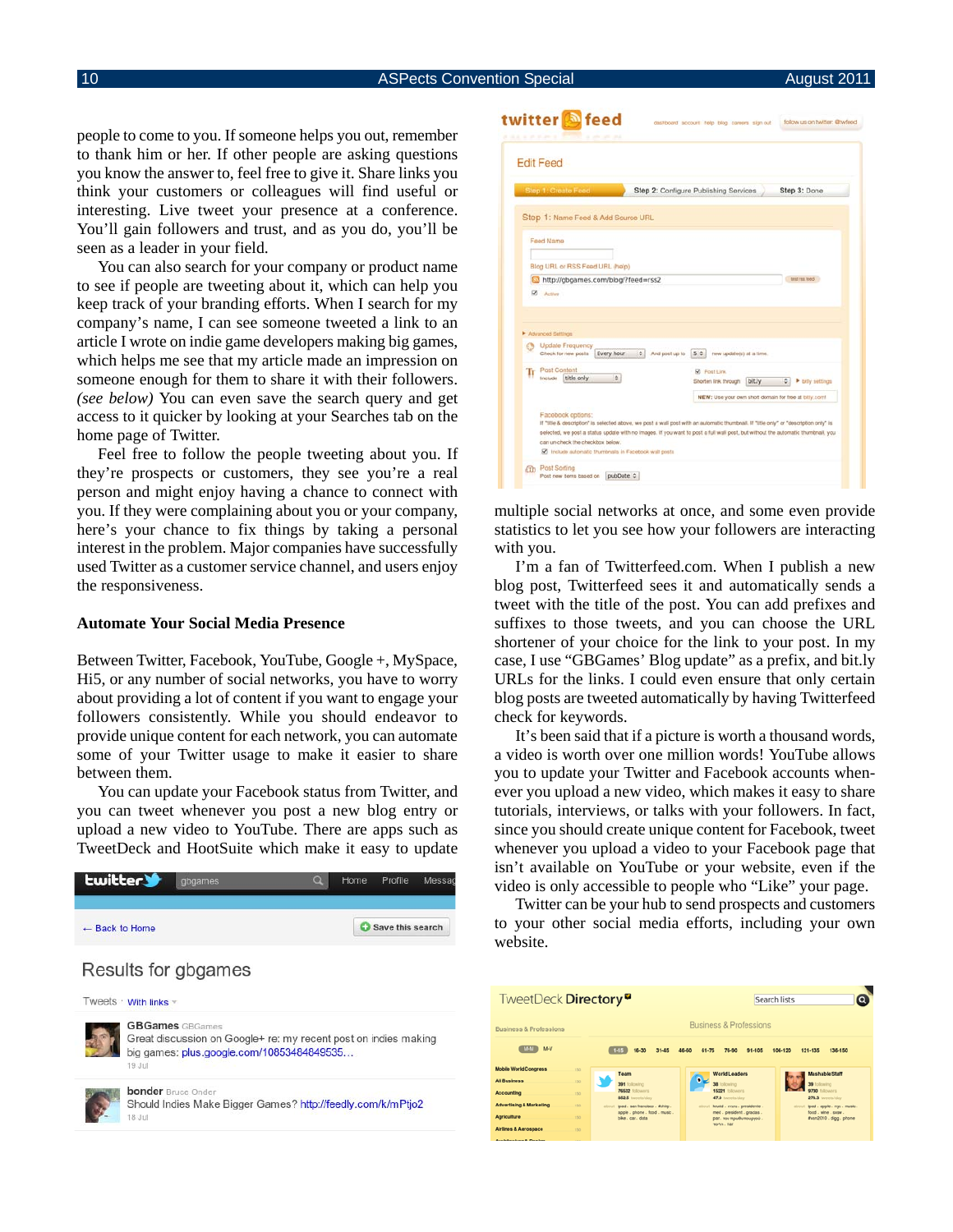#### **Create and Get Added to Lists**

When you first signed up for Twitter, didn't you wish you knew who to follow? Didn't you want to know who the most interesting and smartest tweeters in your industry are? Since Twitter introduced the list feature, there have been plenty of lists made by industry leaders who knew they were providing a benefit to new users who weren't sure who to follow yet. You can be one of those leaders by creating your own Twitter list. If you're a mISV owner, you'd likely want to follow other mISV owners. Similarly, if you're interested in direct marketing, you'd want to see tweets from direct marketers.

How do you find lists to follow? Check the users you follow. They may have created lists, and you can see them in their profile. Also, there are some applications that allow you to search for lists. Tweetdeck, for example, has a Directory which allows you to find lists by clicking on topics such as "Business & Professions," with subtopics to help narrow down to your specific interest. You can also search for keywords.

**Software Marketing and Website Artwork**

### by Al Harberg **the press release guy**

There are a lot of theories about the effectiveness of photos, drawings, and other illustrations on software developers' web sites. For example, some microISVs believe that including stock photographs is a great idea, while others believe that including these pictures would hurt their software marketing efforts.

I'd like to discuss some of the ideas of David Ogilvy, a giant in the field of advertising. In 1963 he founded Ogilvy & Mather, and grew it from a specialty shop to one of the four largest ad agencies in the world. By 1983, the company had 140 offices in 40 countries.

1983 was the year that he wrote "Ogilvy on Advertising." The book provides an enormous amount of practical advice about how to write



and illustrate ads that sell. Back then, Ogilvy was writing to an audience of advertising specialists who needed to prepare sales material for magazines and for direct mail sales letters. I'll bring Ogilvy's ideas up to date, and translate them into the software development industry.

The subject of your illustration is critical.

In your market, create a list of the top Twitter users for others to use, and you'll be seen as a great resource. Don't forget to tweet about the list to let people know it exists! And since you want to be a leader, you should look to make sure you're ON lists made by others. If someone else has created a list about tech bloggers, and you have a tech blog, send a tweet to the list owner and ask to be added to their list.

### **Conclusion**

You want to connect with your customers, participate in your industry's conversation, and promote your business. The above tips are easy ways to do all of those things with Twitter.

*Gianfranco Berardi is the Charter Executive of the ASP SIG Games and a director for the ASP. He runs GBGames, LLC as full-time indie game developer at [www.gbgames.com an](http://www.gbgames.com)d is @GBGames on Twitter.*

Ogilvy believes that photos and drawings aren't just space-fillers. They have to contribute to the sales process.

Today, many microISVs include screenshots and box shots in their software marketing mix. Whether the illustration was for his high-end Rolls-Royce account, or for the more budget-minded Volkswagen account, Ogilvy often included product shots in his advertising photo mix, too.

I'm not sure how Ogilvy would feel about the use of stock photographs on many software developers' websites. These photos often feature a number of people staring with admiration at a computer screen.

In general, Ogilvy worked with customers who had huge budgets. There was no need to cut corners when it came to hiring photographers to create ad-related artwork. Back then, stock photographs were available for use in advertisements for several hundred dollars each. So hiring a photographer could actually be less expensive than using stock images for a well-illustrated print ad.

It's not realistic to assume that many microISVs are going to hire professional photographers or artists to create their website illustrations. So, stock photos play an important role in creating today's mISV web sites.

My advice would be to avoid the free image sites when looking for photos and drawings. The quality is generally pretty low, compared with the moderately-priced sites such as [www.fotolia.com. W](http://www.fotolia.com)ith millions of images to choose from, and most of them selling for about one US dollar each, it's easy to find illustrations on Fotolia for software development sites of all types. You'll find studio photographs, lifestyle shots, charts and graphs, abstract drawings,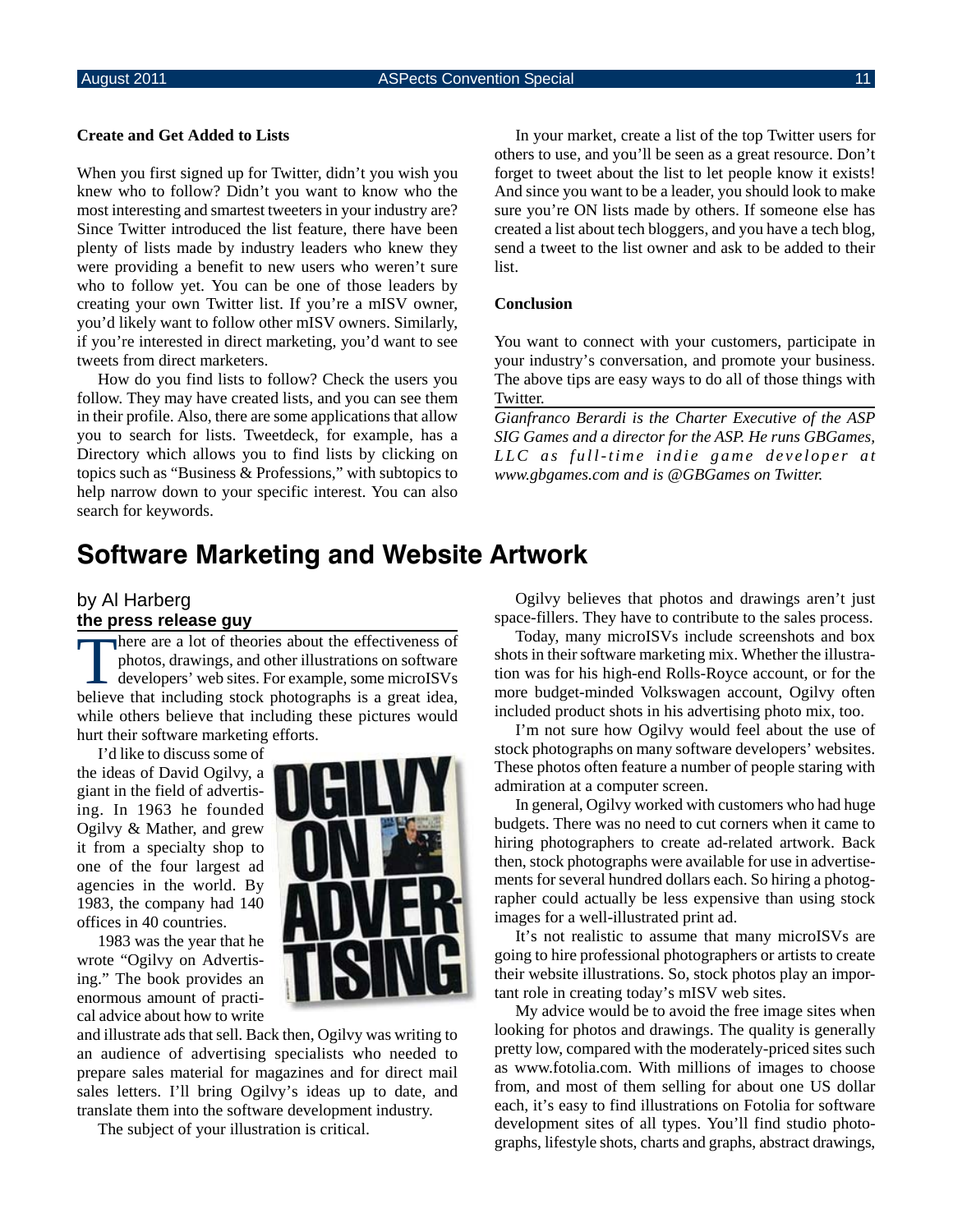and photographs of all types.

### **Appeal to Prospects' Curiosity**

If your photo makes your software prospects curious, Ogilvy tells us, then your image will increase your software sales. Tell a story, and use an image that helps deliver the story to your prospects.

In my experience, there are two types of curiosity that an image can generate. Ogilvy is talking about good curiosity– the kind that makes your prospects want to learn more about the image, and the story behind it. Bad curiosity, on the other hand, gets prospects to ask, "What on earth is that picture about?" I don't



think confusing pictures add to the sales process.

I wonder if Ogilvy's approach would work today on websites where, if you don't get the readers' attention in the first three or four seconds, they'll click something and leave. The world of the mid-1980s that Ogilvy was describing was a time when people would sit down and thumb through a magazine, studying the ads and thinking about the articles. Today's fast-paced world doesn't encourage the luxury of looking at images, or carefully reading online sales presentations.

### **Illustrate the Product**

If your software marketing doesn't involve telling a story, then simply illustrate your product. I mentioned screenshots and box shots earlier. Showing happy people using your software is another way to illustrate your product. And stock photograph companies provide an affordable way to acquire these images.

### **Show the Results of Your Product.**

Ogilvy recommends that we illustrate the end-result of using our products or services. He suggests that before-and-after illustrations can be effective. As an example, he tells us that when we advertise products for use in cooking, we should show a photo of the finished product, and not the ingredients. This principle carries over into the software development industry, too. Show the results that people can achieve with your application installed on their computer.

### **Photos Sell Software Better than Drawings**

In the 1980s, Ogilvy had better results with photographs than with drawings. It's possible that things have changed today. But following Ogilvy's advice and using photos to illustrate our websites is a good starting point for those of us in the software development industry.

#### **Keep Your Software Marketing Photos Simple**

Use photographs that people can understand instantly. "Crowd scenes don't pull," Ogilvy explains. As I mentioned above when discussing curiosity, use photos that make people curious about your sales message, and not curious about what's depicted in your image.



### **Head-and-Shoulder Shots Work Best**

Larger-than-life human faces repel readers. Don't use them. Normal portraits are best for illustrating sales presentations, including software marketing material.

### **Same-Gender Photos**

While most people might want to look at pictures of people of the opposite sex, they identify best with pictures of people of their own gender. To the extent possible, you want to paint your software prospects into a word picture in which they see themselves successfully using your application. So, if you offer a program that appeals mainly to women, you should show photos of women using your software.

### **Historical Subjects Bore Readers**

Ogilvy never had much success using historical subjects when selling his clients' goods and services. His advice is to stay away from historical images, and use illustrations that people can relate to today.

### **Show Babies, Animals, and Sexy Adults**

If a baby picture or an animal photo will grab your prospects' attention long enough to sell them your software, then use these images on your website. But don't use images that are so intriguing that people will remember the picture, and not remember why they should buy your software application.

Using adult-themed images on your website is a high-risk strategy. If you can find a way to use these images without distracting or offending people, then try it, and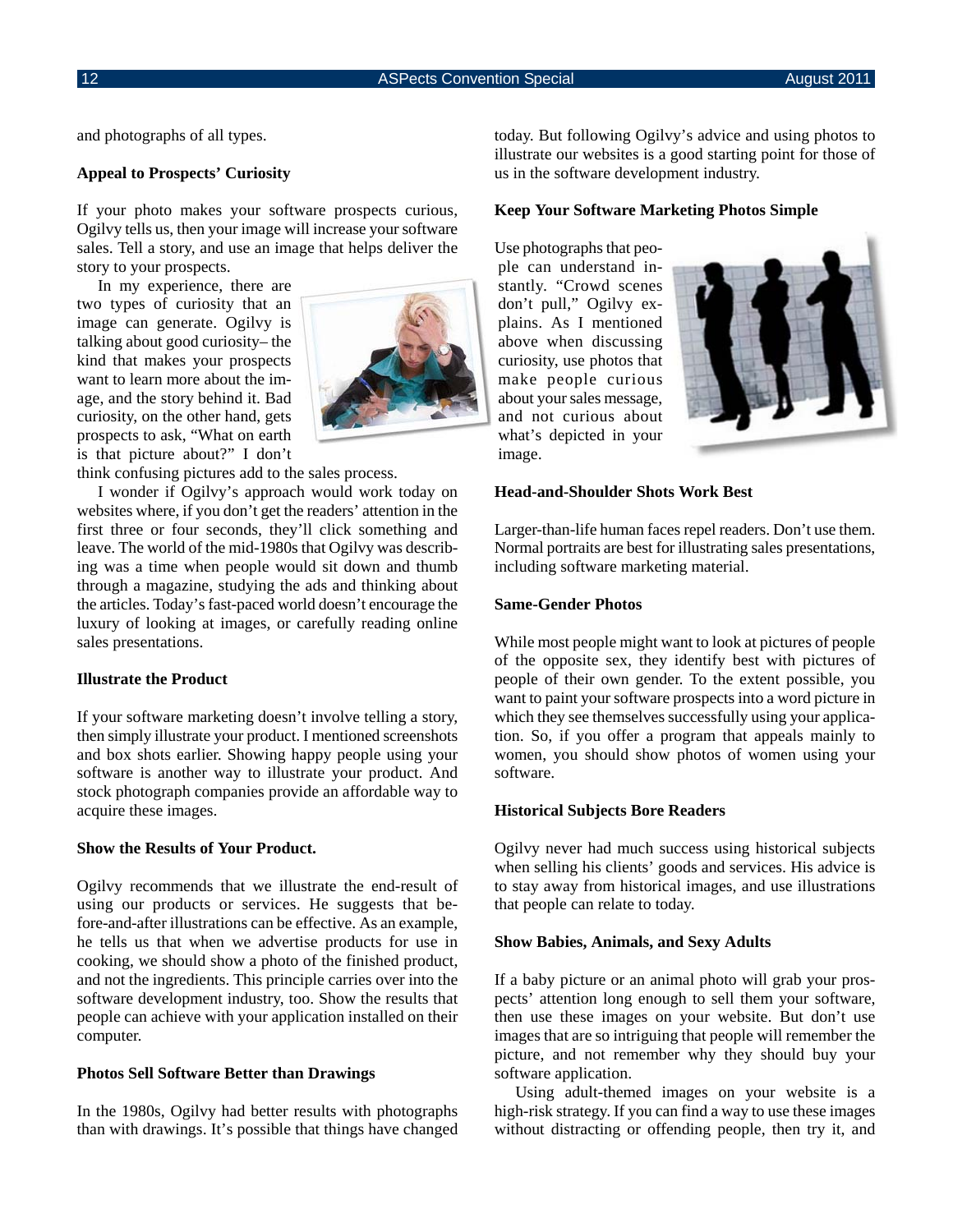measure the results in terms of downloads and sales. If sales drop, then return to a more conservative approach to illustrating your software marketing messages.

#### **Opinions Vary**

Don't assume that the things that interest you will interest your prospects. Try to understand your software buyers as much as possible, and use images that will capture their attention.

### **The Bottom Line**

Ogilvy's success as an advertising professional can be attributed to his people skills and his keen insights. But he

## **ASP Member News**

### **Erik M. Pelton & Associates Reaches 1,500th U.S. Trademark**

Erik M. Pelton & Associates ("EMP&A") announced this week that its clients have now been issued more than fifteen hundred (1,500) U.S. trademark registrations. Since its founding in 1999 by former U.S. Patent and Trademark Office ("USPTO") examiner Erik Pelton, EMP&A has excelled at providing cost effective and skilled trademark legal services to businesses and entrepreneurs of all sizes. Few other boutique law firms have succeeding in obtaining so may trademark registrations during the last decade.

To commemorate the milestone, EMP&A recently launched a new slogan: Experience is our trademark. Trademark is our experience.® "While we are proud of achieving a milestone number of registrations, we are even more proud of the success achieved by many of our entrepreneur and small business clients" said Pelton. "We view our role in protecting their trademark and brand as helping to create a solid foundation on which to build their business."

EMP&A has represented a diverse range of clients from at least 48 states and 15 countries, including restaurants, law firms, software developers, race car drivers, real estate brokers, consultants, non-profits, farmers, beauty salons, associations, film studios, fashion designers, fitness clubs, radio and television programs, sports leagues, bands, toy companies, and many more. In addition to filing for USPTO registration, EMP&A advises clients on all aspects of brand creation, protection and infringement. "For clients interested in creating vibrant brands," says Pelton, "we provide counseling and guidance based on the insight we have gained working with hundreds of businesses and brand

was a guy who measured the effectiveness of every element of all of his ad campaigns. His company did a huge amount of direct mail work for his clients. And direct mail provides the easiest environment in which to measure the relationship between advertising and sales.

The ideas that he wrote about in 1983 reflect his lifetime of advertising experience. Some of them may not work in today's culture. But they can provide a starting point for developers' software marketing strategies today.

*Since 1984, Al Harberg has been helping software developers with their software marketing and press release campaigns. Visit him on [www.dpdirectory.com or](http://www.dpdirectory.com) check out his new Software Marketing Glossary on [www.dpdirectory.com/glossary-a-b-test.htm](http://www.dpdirectory.com/glossary-a-b-test.htm)* 

names."

"I particularly enjoy it when our clients succeed and their protected brand names are in the spotlight," notes Pelton. For example, after President Obama and Russian Premier Dmitry Medvedev visited Ray's Hell Burger® in Arlington, Virginia last year and the restaurant was featured prominently on national newscasts, Pelton worked with the owner to register the restaurant name to help prevent infringements and secure relevant social media user names and domain names.

Pelton is particularly proud of another accomplishment: each one of the 1,500 trademark registrations secured by EMP&A's client was billed as a flat fee, without any hourly charges or hidden costs. According to Pelton, "Our flat fee clients appreciate never being surprised by an unexpected bill for our services."

Erik Pelton has been widely quoted on small business trademark issues and launched the Apptorney® iPhone® app last year. Pelton also believes in practicing what he preaches; the firm owns multiple trademark registrations for its logo and for the names of its IPelton® blog, smar(tm)ark<sup>®</sup> newsletter, as well as for the new Experience is our trademark. Trademark is our experience.® slogan . Learn more about EMP&A at [www.erikpelton.com.](http://www.erikpelton.com) 

#### **Plimus Survey: More 'Likes' Matter**

Research Finds Consumers Seek Engagement with Brands as Social Networks Become More Influential in the Purchase Process

Fremont, Calif.–Plimus Inc., the leader in hosted e-Business Digital Commerce solutions, today released the results of a survey on the impact of social media on the online shopping experience. The random at-large consumer survey conducted via Facebook and Twitter examined the influence that social networks have on the digital commerce market, and ways in which vendors can leverage these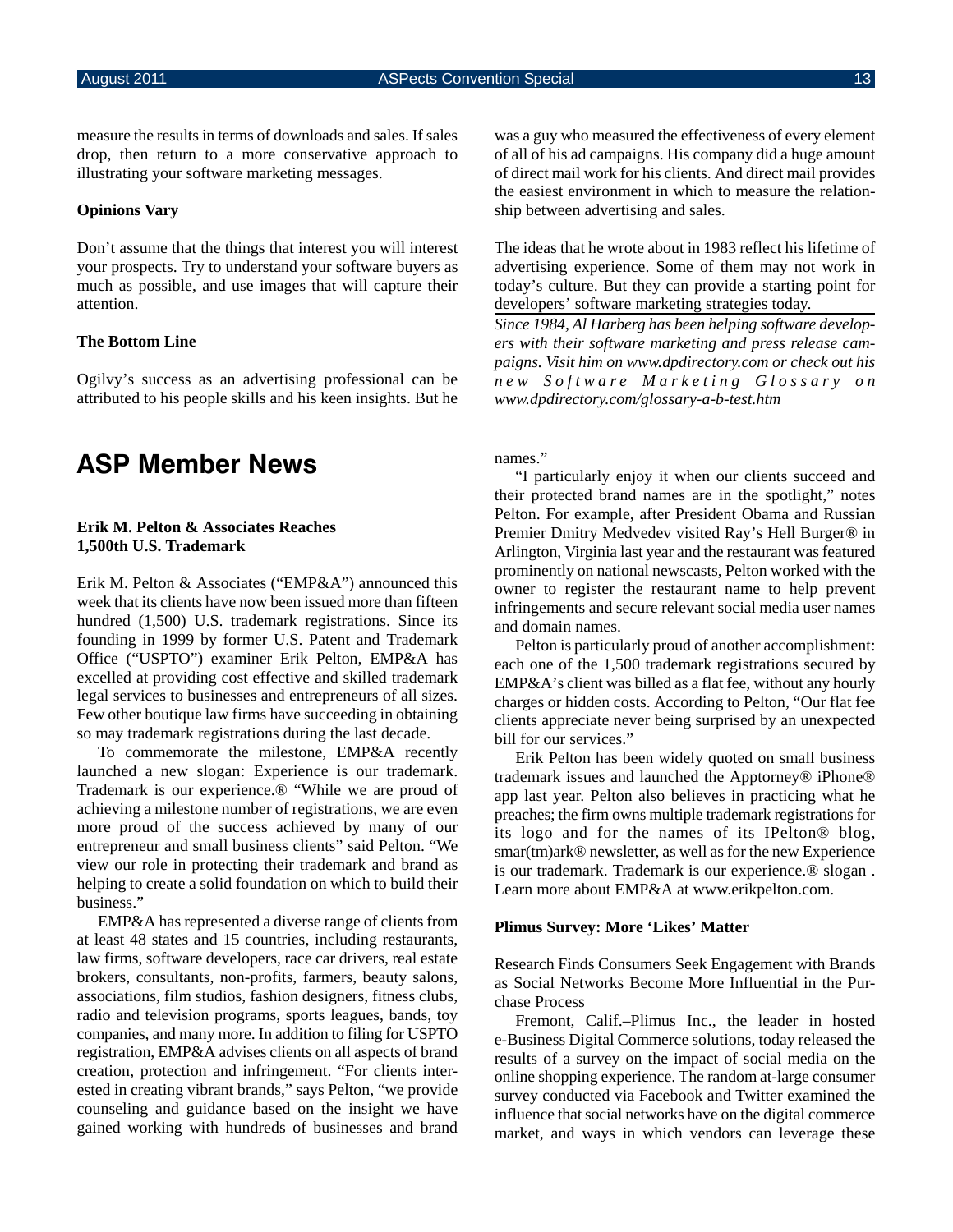networks to better engage shoppers and increase customer loyalty.

The survey "More 'Likes' Can Equal More Dollars for Online Vendors" found:

• 85 percent of survey participants visit social networking sites such as Facebook, Twitter and LinkedIn daily.

• One in three consumers indicated that online vendors could better engage them by incorporating more social media elements into their sites.

• More than half of all respondents reported that peer recommendations most influenced the purchases they make online.

As the popularity of social networks continues to grow, vendors have the opportunity to capitalize on the social shopping trend by eliciting positive peer recommendations and reviews in order to drive consumers to their sites.

"In today's digital economy, vendors must enable a fluid transaction process in order to ensure positive feedback on social media channels and build customer loyalty," said Charlie Born, vice president of marketing at Plimus. "That's why the Plimus focus has been on simplifying the

## **News & Press Corner**

### **FTC Provides Can-SPAM Video**

New FTC Video Helps Businesses Comply with CAN-SPAM Rule

Say "spam" and most business executives think of annoying e-mail messages, like the ones that hold out a phony offer to split \$50 million that's sitting in a foreign bank. Of course, this type of message is covered by the Federal Trade Commission's CAN-SPAM Rule, which is designed to protect consumers from deceptive commercial e-mail.

But CAN-SPAM covers e-mails from legitimate businesses, too, such as e-mail notifying customers about a new product line or a special sale. To help explain what the CAN-SPAM Rule covers, the FTC has produced a new video for businesses with a seven-point checklist for sending commercial e-mail messages. For example, e-mail marketers must use accurate headers and subject lines and provide a method for consumers to stop getting e-mails. In addition to the video, the FTC also offers a brochure, The CAN-SPAM Act: A Compliance Guide for Business.

For businesses that know the basics, compliance isn't complicated. A business can be held legally responsible for violations committed by people they hire to handle e-mail, and each law violation can cost up to \$16,000. Given the cost of a violation to a company's bottom line and reputation, complying with CAN-SPAM is just good business.

The Federal Trade Commission works for consumers to prevent fraudulent, deceptive, and unfair business practices shopping experience and streamlining the payment process, so that vendors not only will drive new visitors to their sites, but they will keep visitors coming back time and time again."

The survey "More 'Likes' Can Equal More Dollars for Online Vendors" also revealed: More than half of survey participants consider an intuitive and simple order page the "ultimate" online experience.

50 percent of respondents stated that limiting the amount of personal information required to purchase digital goods enhanced their shopping experience.

The Forrester Research findings support the idea that today's shoppers value a complete, immersive experience when it comes to purchasing online content. According to the study, consumers stated that their overall satisfaction lies in the total product experience, not just the content itself. Said Born, "In today's digital economy, it has become essential for vendors to provide the best customer experience possible and secure positive peer reviews throughout the social Web." [www.plimus.com.](http://www.plimus.com) 

and to provide information to help spot, stop, and avoid them. To file a complaint in English or Spanish, visit the FTC's online Complaint Assistant or call 1-877-FTC-HELP (1-877-382-4357). The FTC enters complaints into Consumer Sentinel, a secure, online database available to more than 2,000 civil and criminal law enforcement agencies in the U.S. and abroad. The FTC's Web site provides free information on a variety of consumer topics. "Like" the FTC on Facebook and "follow" us on Twitter. Video at:

[http://business.ftc.gov/multimedia/videos/complying-can](http://business.ftc.gov/multimedia/videos/complying-can-spam-act)spam[-act](http://business.ftc.gov/multimedia/videos/complying-can-spam-act)

### **Sixteen Individuals Arrested in the United States for Alleged Roles in Cyber Attacks**

More Than 35 Search Warrants Executed in United States, Five Arrests in Europe as Part of Ongoing Cyber Investigations

WASHINGTON—Fourteen individuals were arrested today by FBI agents on charges related to their alleged involvement in a cyber attack on PayPal's website as part of an action claimed by the group "Anonymous," announced the Department of Justice and the FBI. Two additional defendants were arrested today on cyber-related charges.

According to the San Jose indictment, in late November 2010, WikiLeaks released a large amount of classified U.S.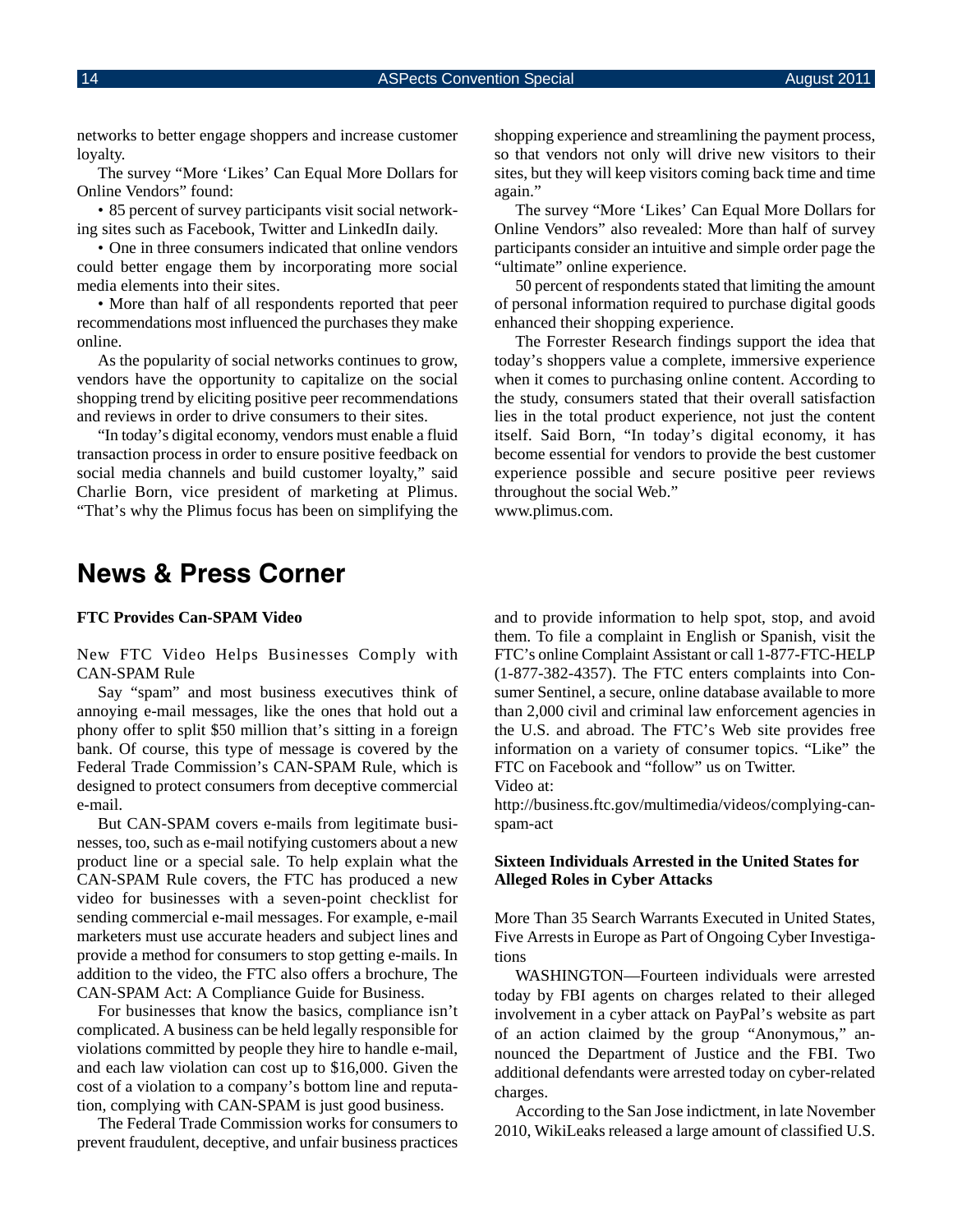State Department cables on its website. Citing violations of the PayPal terms of service, and in response to WikiLeaks' release of the classified cables, PayPal suspended WikiLeaks' accounts so that WikiLeaks could no longer receive donations via PayPal. WikiLeaks' website declared that PayPal's action "tried to economically strangle WikiLeaks."

The San Jose indictment alleges that in retribution for PayPal's termination of WikiLeaks' donation account, a group calling itself Anonymous coordinated and executed distributed denial of service (DDoS) attacks against PayPal's computer servers using an open source computer program the group makes available for free download on the Internet. DDoS attacks are attempts to render computers unavailable to users through a variety of means, including saturating the target computers or networks with external communications requests, thereby denying service to legitimate users. According to the indictment, Anonymous referred to the DDoS attacks on PayPal as "Operation Avenge Assange."

The defendants charged in the San Jose indictment allegedly conspired with others to intentionally damage protected computers at PayPal from Dec. 6, 2010, to Dec. 10, 2010.

The defendants are charged with various counts of conspiracy and intentional damage to a protected computer. They will make initial appearances throughout the day in the districts in which they were arrested.

In addition to the activities in San Jose, Scott Matthew Arciszewski, 21, was arrested today by FBI agents on charges of intentional damage to a protected computer. Arciszewski is charged in a complaint filed in the Middle District of Florida and made his initial appearance this afternoon in federal court in Orlando, Fla.

According to the complaint, on June 21, 2011, Arciszewski allegedly accessed without authorization the Tampa Bay InfraGard website and uploaded three files. The complaint alleges that Arciszewski then tweeted about the intrusion and directed visitors to a separate website containing links with instructions on how to exploit the Tampa InfraGard website. InfraGard is a public-private partnership for critical infrastructure protection sponsored by the FBI with chapters in all 50 states.

To date, more than 75 searches have taken place in the



### **WRITE FOR FAME; WRITE FOR CASH**

ASPects, the monthly newsletter of the Association of Software Professionals, needs writers. We're

### **ASPECTS AD RATES**

Full page: Measures 7-1/8" wide x 9" high 1 issue \$120. 3 issues \$330 Quarter page: 6 issues \$600  $3.4" \times 4.5"$ 1 issue \$40, Half page: Measures 3 issues \$115,  $7 - 1/8" \times 4.5"$ 6 issues \$220 \$70. 1 issue \$200 3 issues *<u><u>Gissues</u>*</u> \$360 Business card: Measures 3.4 x 2.25' 1 issue \$30. 3 issues \$80 6 issues \$155

paying up to \$100 for each first-run feature article. Topics needed include how-to, tech, marketing. reviews, more. The best way to reach ASP members is to write regularly for ASPects.

## http://www.asp-software.org Contact the editor at aspects@asp-software.org

United States as part of the ongoing investigations into these attacks.

These cases are being prosecuted by Assistant U.S. Attorneys in the U.S. Attorneys' Offices for the Northern District of California, Middle District of Florida, and the District of New Jersey. The Criminal Division's Computer Crime and Intellectual Property Section also has provided assistance.

Today's operational activities were done in coordination with the Metropolitan Police Service in the United Kingdom and the Dutch National Police Agency. The FBI thanks the multiple international, federal, and domestic law enforcement agencies who continue to support these operations.

[More online: http://www.softwarekb.com/news/](http://www.softwarekb.com/news/2011/07/24/16-arrests-in-cyber-attacks/) 2011/07/24/16-arrests-in-cyber-attacks/

# **Supporting Members** Andrew Butler **abc Data Recovery Ltd** and the [www.r3cover.com](http://www.r3cover.com) Ishai Shotten AC&G Software Ltd [www.beejack.com](http://www.beejack.com) Adriana Iordan **Auxiliana Avangate B.V.** Www.avangate.com